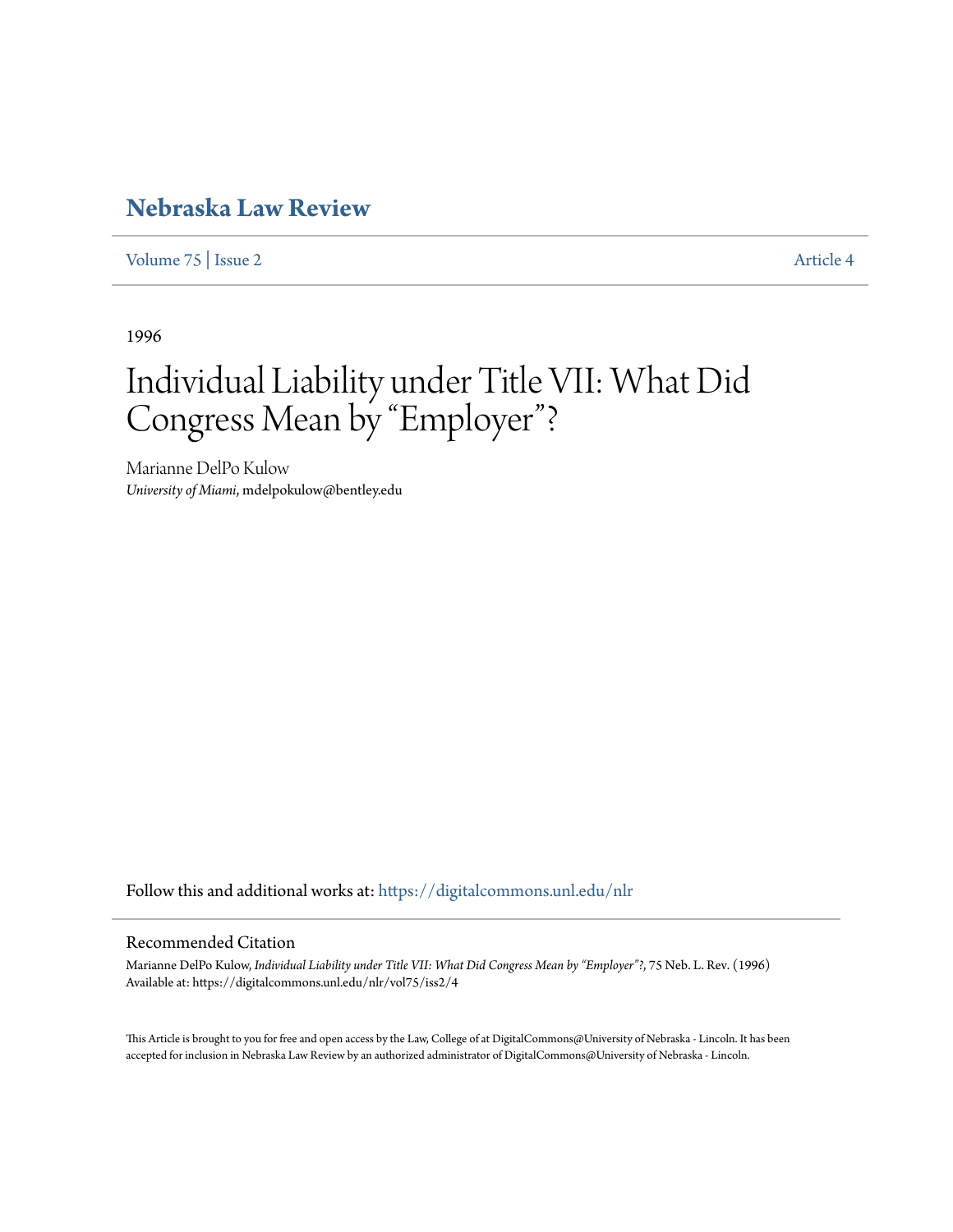Essay

Marianne C. DelPo\*

## **Individual Liability Under Title** VII: **What Did Congress Mean by "Employer"?**

Your assistant accuses you of sexual harassment. She<sup>1</sup> files a charge with the Equal Employment Opportunity Commission (E.E.O.C.), naming both you, personally, and the corporation for which you work as responsible for an alleged violation of federal law. You are neither an officer nor a director of the corporation.2 Should you start moving your assets into relatives' names? The short answer is that it depends upon where in the country your accuser sues you.

If your accuser brings the lawsuit in the Fourth or Sixth Circuits,<sup>3</sup> you may be personally liable for any judgment that the court enters in favor of your accuser. However, if the lawsuit is brought in the Second,<sup>4</sup> Fifth,<sup>5</sup> Seventh,<sup>6</sup> Ninth,<sup>7</sup> or Eleventh<sup>8</sup> Circuits,<sup>9</sup> the court will

Copyright held by the NEBRASKA LAw REvIEw.

- 3. Maryland, North Carolina, South Carolina, Virginia, West Virginia; Kentucky, Michigan, Ohio, Tennessee.
- 4. Tomka v. Seller Corp., 66 F.3d 1295, 1313-17 (2d Cir. 1995).
- 5. Grant v. Lone Star Co., 21 F.3d 649, 653 (5th Cir. 1994), *cert. denied,* 115 **S.** Ct. 574 (1994). *But see* Garcia v. Elf Atochem North America, 28 F.3d 446, 451 (5th Cir. 1991)(Supervisors who exercise an employer's traditional rights may be liable under Title VII.).
- 6. Williams v. Banning, 72 F.3d 552, 555 (7th Cir. 1995).
- 7. Greenlaw v. Garrett, **59** F.3d 994, 1001 (9th Cir. 1995).
- 8. Cross v. Alabama, 49 F.3d 1490, 1504 (11th Cir. 1995).
- 9. The Eighth Circuit has not formally addressed the question of individual liability under Title VII, but has rejected individual liability in a case interpreting a statute which is similarly worded. Lenhardt v. Basic Inst. of Tech., 55 F.3d 377, 380-

<sup>\*</sup> Assistant Professor, University of Miami, School of Business Administration.

<sup>1.</sup> Characterization of the hypothetical accuser as female (and harassers as generally male) throughout this article is done to reflect the gender combination in the majority of cases brought, not in disregard of the occurrence of harassment of

men by women. 2. An individual person may be liable in an official capacity. The issue addressed by this article is whether a typical manager, who has no corporate (or partnership) equity or voting power, can be held personally liable for his harassment of an employee.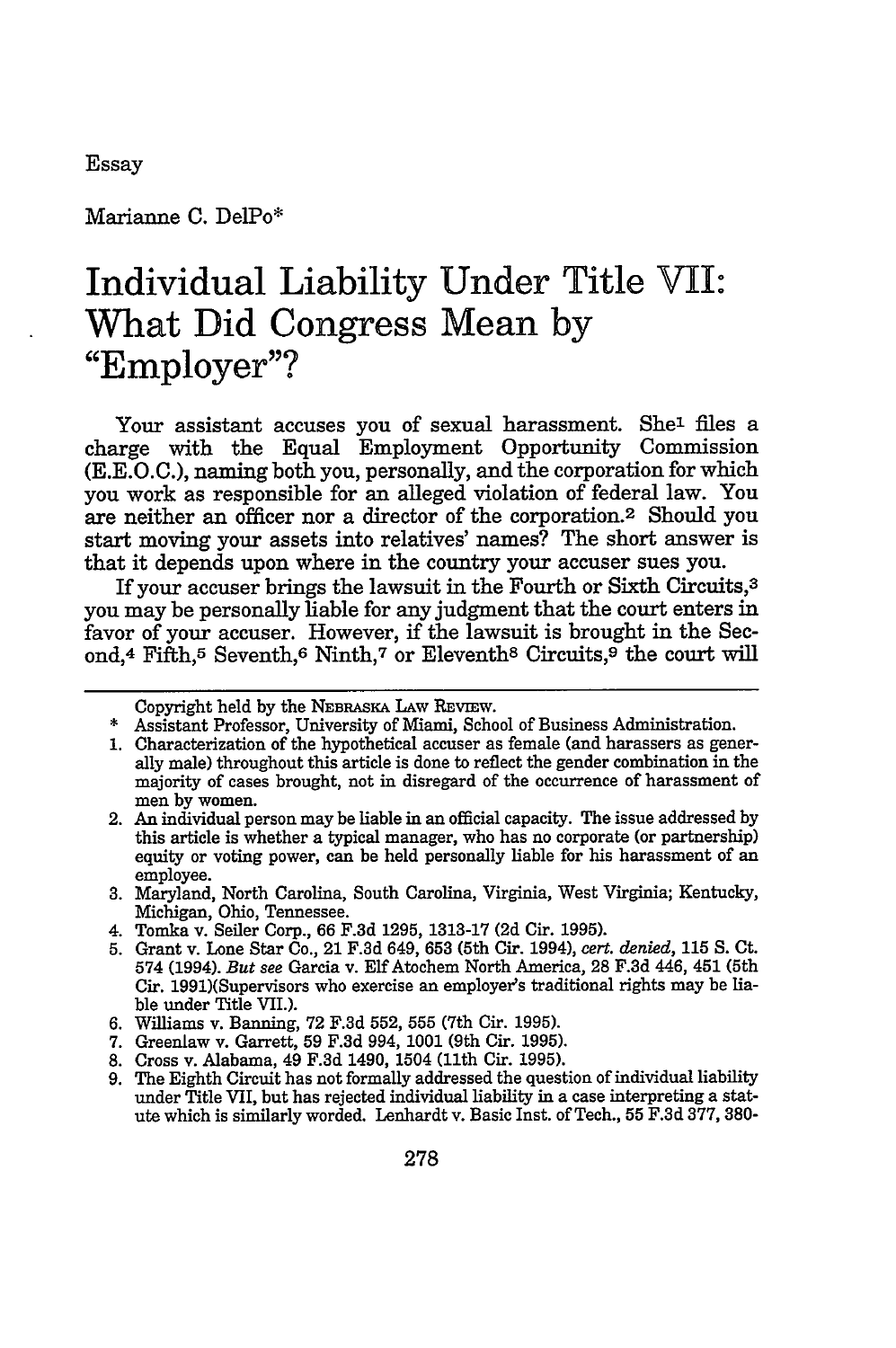order only your employer to pay. In at least one circuit, whether you will be personally liable may depend on the district court in which your accuser files the lawsuit.1o Even though you may not be financially liable to the plaintiff under federal workplace law,<sup>11</sup> you may still lose your **job** or receive other sanctions from your employer.12

This inconsistency among the federal courts on the issue of individual liability results from a lack of consensus on the correct interpretation of Title VII,13 which outlaws various varieties of workplace discrimination, including sexual harassment.14 To date, the United States Supreme Court has declined to resolve the split in the circuits.15 The lack of a Supreme Court resolution has inspired many commentators to critique the reasoning of the various courts that have grappled with the statutory language<sup>16</sup> and to engage in an analysis of the legislative history of Title VII in an attempt to identify the drafters' intent.<sup>17</sup> In general, these commentators agree with the courts that hold that imposing individual liability is consistent with the goals of Title VII, is desirable to further those goals, and, indeed, was intended by Congress.18 However, this commentator respectfully disagrees and expects that the Supreme Court, when it chooses to resolve the inconsistency, will concur with the courts which hold that Title VII should not be construed to impose individual liability on sexual harassers.<sup>19</sup>

- **10.** The Tenth Circuit has sent mixed messages. *Compare* Sauers v. Salt Lake City, **<sup>1</sup>**F.3d 1122, 1124-25 (10th Cir. 1993)(rejecting individual liability) *with* Ball v. Renner, 54 **F.3d** 664, **668** (10th Cir. 1995)(individual liability under Title VII approved in theory, but considered an "open question").
- 11. Employees may, nonetheless, be liable for such violations of state tort law as intentional infliction of emotional distress. *See, e.g.,* Williams v. Banning, **72 F.3d** 552, 555 (7th Cir. 1995); Grant v. Lone Star Co., 21 F.3d 649, **651** n.3 (5th Cir. 1994), *cert. denied,* 115 **S.** Ct. 574 (1994)(mem.); Paroline v. Unisys Corp., **879** F.2d 100, **113** (4th Cir. 1989).
- 12. *See, e.g.,* Williams v. Banning, 72 F.3d 552, 555 (7th Cir. 1995); Miller v. Maxwell's Intl Inc., **991** F.2d 583, **588** (9th Cir. 1993), cert. *denied,* 114 S. Ct. 1049 (1994)(mem.).
- 13. Civil Rights Act of 1964, 42 U.S.C. §§ 2000e-2000e-17 (1989 & Supp. III 1994).
- 14. 29 C.F.R. § 1604.11(a)(1995).
- 15. Grant v. Lone Star Co., 115 **S.** Ct. 574, 574 (1994)(mem.); Miller v. LaRosa, 114 S. Ct. 1049, 1049 (1994)(mem.).
- **16.** *See* Christopher Greer, *Who me?: A Supervisor's Individual Liability for Discrimination in the Workplace,* 62 FoRDELAi L. REv. 1835, 1839-45 (1994); Phillip L. Lamberson, *Personal Liability for Violations of Title VII: Thirty Years of Indecision,* 46 BAYLOR L. REv. 419, 422-25 (1994).
- **17.** *See* Greer, *supra* note **16,** at 1836-38; Lamberson, *supra* note **16,** at 426-28.
- **18.** *See generally* Greer, *supra* note **16;** Lamberson, *supra* note **16.**
- **19.** *See* Grant v. Lone Star Co., 21 **F.3d** 649, 651-53 (5th Cir. 1994), *cert. denied,* 115 S. Ct. 574 (1994)(mem.); Miller v. Maxwell's Intl Inc., **991** F.2d 583, 587-88 (9th Cir. 1993), *cert. denied,* 114 **S.** Ct. 1049 (1994)(mem.).

**<sup>81</sup>** (8th Cir. 1995)(interpreting Missouri Human Rights Act by analogy with Title VII).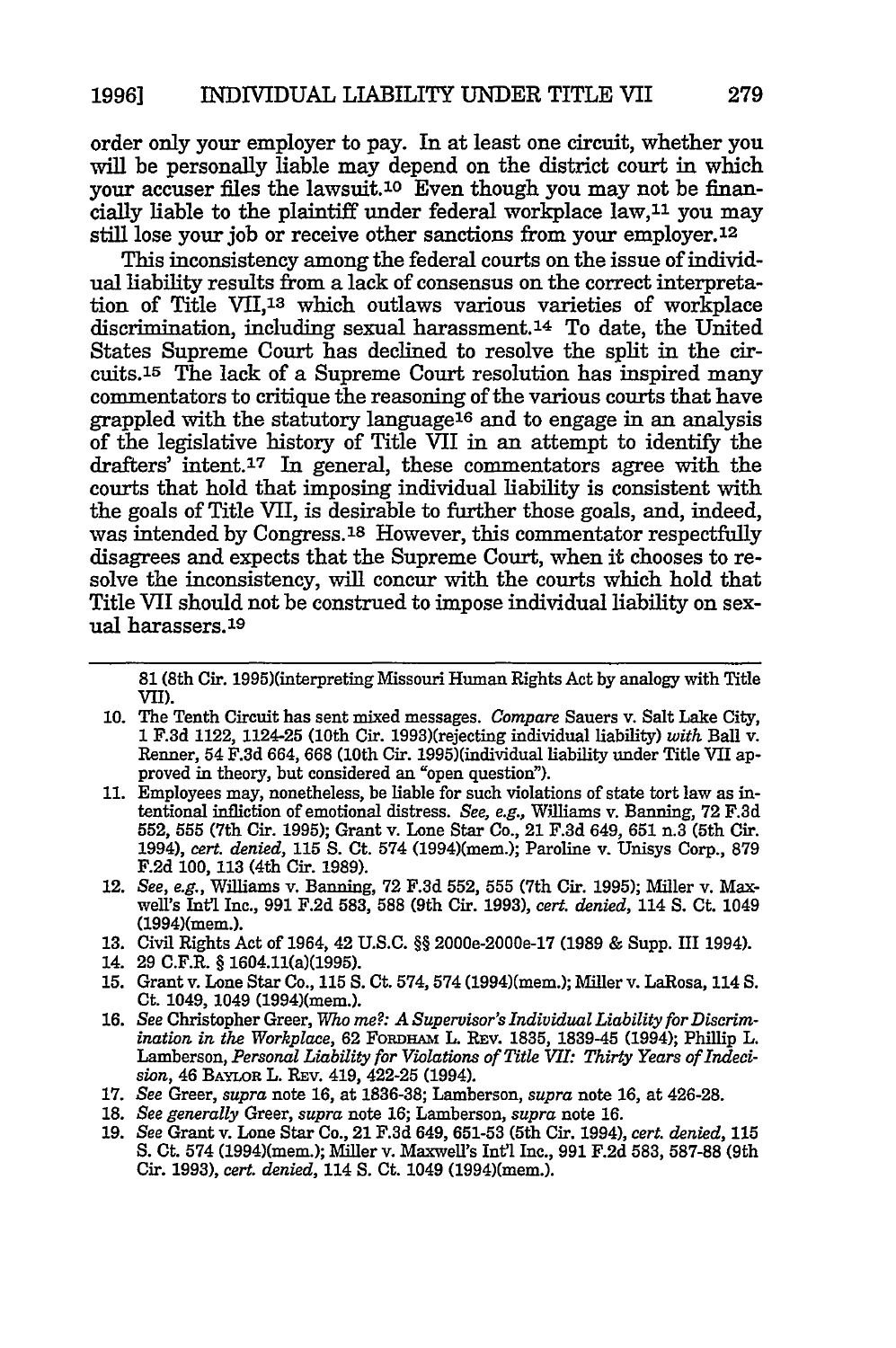The disagreement among the courts centers on an allegedly ambiguous definition of "employer" as used in two critical sections of Title VII.20 The confusion stems from the following simple phrase: Title VII imposes liability for illegal discrimination upon "employers" and defines "employer" to be a "person [which is elsewhere defined as "one or more individuals, governments.... partnerships,... corporations **. . ."]21** engaged in an industry affecting commerce **...** *and any agent of*  $such\ a\ person$ ...."<sup>22</sup> The controversy over the interpretation is rooted in the inclusion of the language "and any agent" in the definition of "employer." Some hold that this language exists merely to incorporate into Title VII the common law concept of respondeat superior. Others insist that the phrase adds another class of defendants that is subject to liability under Title VII.

Support for the respondeat superior construction comes from the notion that Title VII is entirely a creation of statute. Since Title VII is not a mere codification of common law, explicit incorporation of the common law concept of respondeat superior was necessary to make it clear that a violation occurs when either an institutional employer or an agent of such an employer discriminates. 23 This reasoning is sound. Indeed, in the absence of a common law precedent, statutory silence on discrimination by an agent would have resulted in a shield for institutional employers from liability for unsupervised actions of individual managers. That "agent" was included in the definition of "employer" to ensure against such a shield is a logical construction of the plain meaning of the term of art "agent" and wholly consistent with Title VII's goals.24

Nonetheless, a complication for this position does arise because the term "employer" is also used in the remedy section of Title VII, where appropriate remedies are listed as "reinstatement or hiring of employees, with or without back pay (payable by the *employer,* employment agency, or labor organization, as the case may be, *responsible for the unlawful employment practice)."25* Proponents of the personal liability construction read this section to impose liability on both institutional employers and "agents" who qualify as employers by earlier definition.26 Simply stated, substitution of the term "agent" for "em-

- 25. 42 U.S.C. § 2000e-5(g) (1989 & Supp. III 1994)(emphasis added).
- 26. *See* Lamberson, *supra* note **16,** at 428 n.51.

<sup>20. 42</sup> U.S.C. §§ 2000e(b), 2000e-5(g) (1989 & Supp. III 1994).

<sup>21.</sup> *Id.* at § 2000e(a).

<sup>22.</sup> *Id.* at § 2000e(b) (emphasis added).

**<sup>23.</sup>** Miller v. Maxwell's Intl Inc., **991 F.2d 583, 587** (9th Cir. **1993),** *cert. denied,* 114 S. Ct. 1049 (1994)(mem.). *Accord* Williams v. Banning, 72 F.3d 552, 652 (7th Cir. 1995); Tomka v. Seiler Corp., 66 F.3d 1295, 1316 **(2d** Cir. 1995).

<sup>24.</sup> The primary goal of Title VII was to instill in corporate America a policy of non-<br>discrimination in the workplace. 110 Cong. REC. 13,169 (1964). See Williams v.<br>Banning, 72 F.3d 552, 555 (7th Cir. 1995).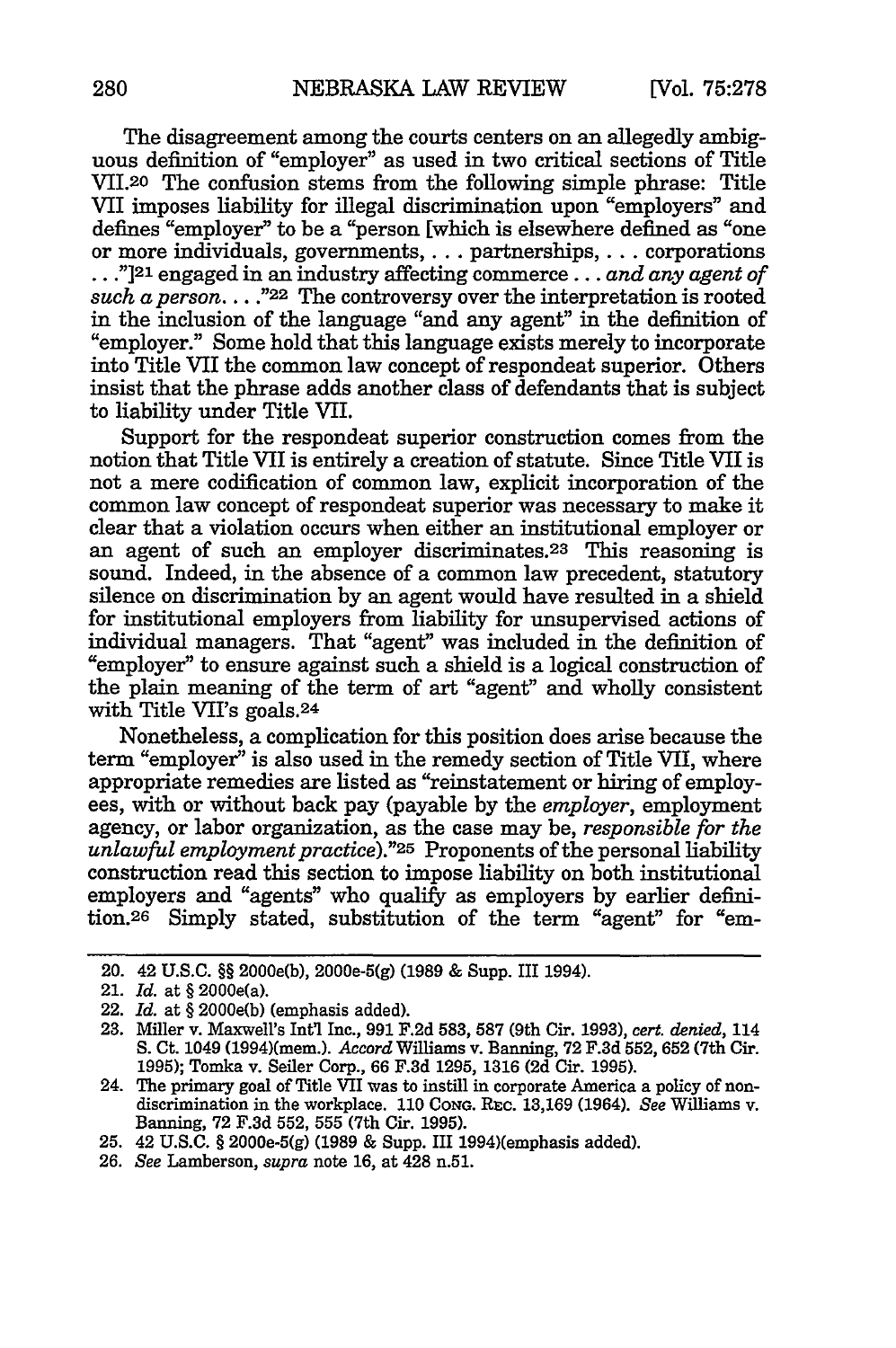ployer"-as allowed **by** the liability section of Title VII to determine if a compensable violation has occurred-results in a remedy "payable **by** the [agent] **...** [who is] responsible for the [harassment]."

The confusing use of the defined term "employer" in the remedy section has caused two federal appeals courts to indicate a willingness to impose Title VII liability on individuals, although neither court actually imposed such liability.27 The Sixth Circuit asserted in 1986 that "individuals may be held liable **...** as 'agents' of an employer under Title VII."28 The court made this pronouncement, however, in a context where no individual supervisor-or any "employer" for that matter-was actually held liable or ordered to pay anything.<sup>29</sup> In *Jones v. Continental Corp.,* the Sixth Circuit addressed an appeal by a losing plaintiff who had been assessed costs and ordered to pay the attorney's fees incurred by a wrongly accused employer.<sup>30</sup> The court reversed the award of attorney's fees because it concluded that the plaintiffs complaint, albeit unfounded, was sufficiently clear as to the statutory basis for the allegations against the individual (as opposed to the institutional) defendants since, in its view, the law is clear that individuals may be held liable under both 42 U.S.C. § 1981 *and* Title VII.<sup>31</sup>

The plaintiff in *Jones* had brought both Title VII and 42 U.S.C. § 1981 employment discrimination claims against her supervisors and her corporate employer. One ground for awarding attorney's fees to the vindicated employer was that the plaintiffs complaint failed to specify under which statute the individual defendants were being sued, thereby causing unreasonable and vexatious multiplication of the lawsuit by burdening the employer's counsel with unnecessary research. Since the court construed Title VII to permit liability for agents, it held that no such undue burden was placed on the employer's counsel because it was "obvious that Jones' counsel were intentionally and properly seeking recovery against the individuals under both statutes."32

Similarly, in 1989, the Fourth Circuit in *Paroline v. Unisys Corp.* boldly stated that "[ain individual qualifies as an 'employer' under Title VII if he or she serves in a supervisory position and exercises significant control over the plaintiffs hiring, firing or conditions of employment."33 However, the court used this rule only as a justification for reversing the lower court's grant of summary judgment

<sup>27.</sup> Paroline v. Unisys Corp., 879 F.2d **100** (4th Cir. 1989); Jones v. Continental Corp., 789 F.2d 1225 (6th Cir. 1986).

**<sup>28.</sup>** Jones v. Continental Corp., 789 F.2d 1225, 1231 (6th Cir. 1986).

**<sup>29.</sup>** *Id.* at 1233.

<sup>30.</sup> *Id.* at 1231.

<sup>31.</sup> *Id.*

**<sup>32.</sup>** *Id.*

<sup>33.</sup> Paroline v. Unisys Corp., **879** F.2d 100, 104 (4th Cir. 1989).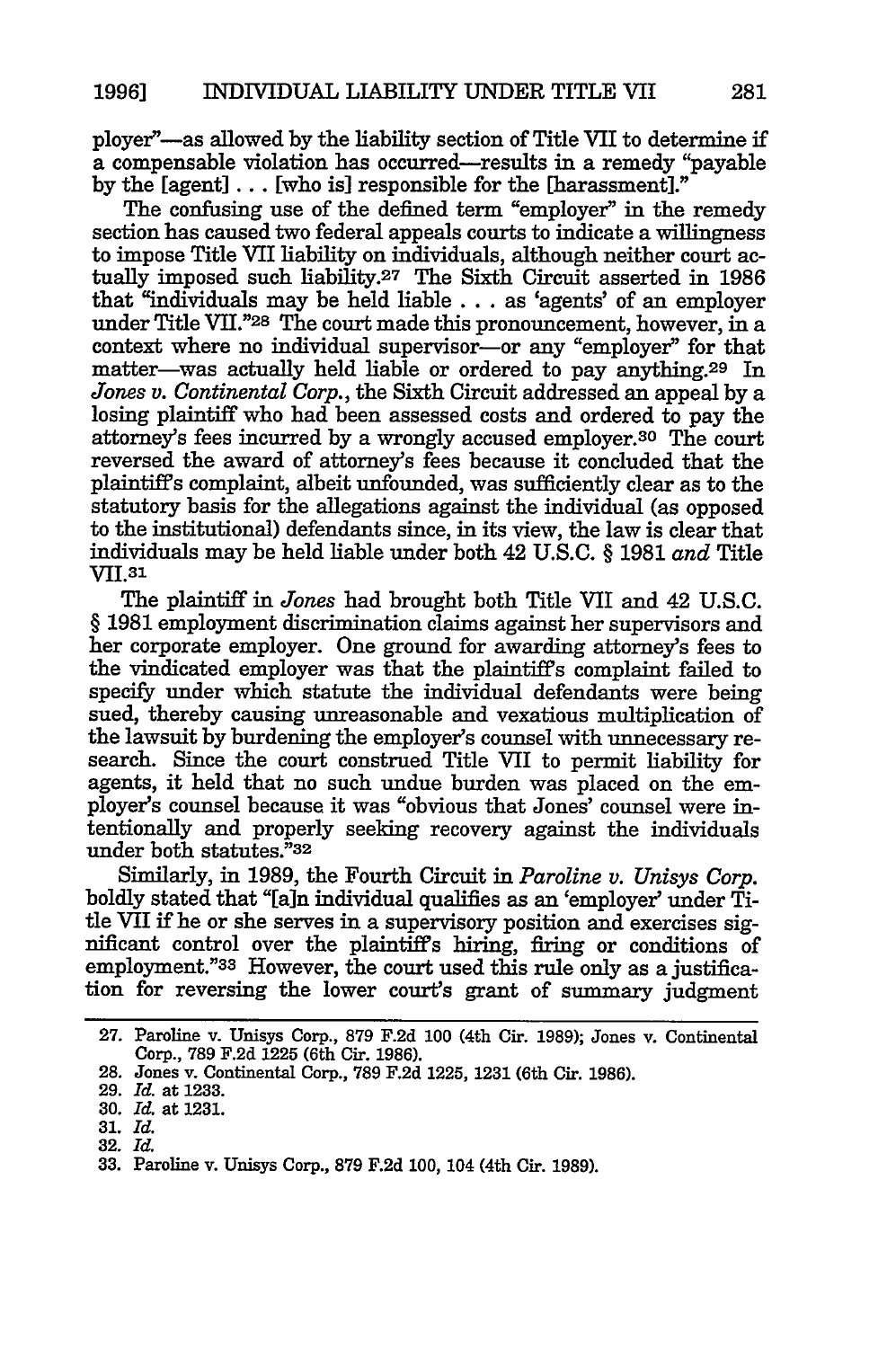against a sexual harassment plaintiff.<sup>34</sup> The plaintiff had raised a genuine issue of material fact as to whether the individual sued, although not plaintiffs designated immediate supervisor, had exercised sufficient supervisory authority over her to qualify as an employer under Title VII.35 The reversal of summary judgment did not result in the actual imposition of any individual liability.<sup>36</sup>

The holdings *of Jones* and *Paroline* leave open the issue of whether a Title VII back pay award against an individual supervisor would survive Supreme Court scrutiny. Furthermore, it is unclear whether even these courts would sanction such a result. The courts' language quoted and discussed above *may* indicate the potential for imposition of personal liability. Conversely, the courts' language may only extend to the alleged harasser's status as an agent of the corporate employer, such that respondeat superior would apply if he were found to have harassed the plaintiff. In other words, to paraphrase the *Paroline* court, "an individual qualifies as [one who creates a compensable violation when] he . . . serves [as a] supervisor<sup>"</sup>—who actually does the compensating remains a separate and unresolved issue.<sup>37</sup> This explanation is bolstered by the fact that other courts have understood an "agent" to be liable only in an "official" capacity.<sup>38</sup>

In light of these incomplete holdings, commentators who characterize individual liability as the majority rule<sup>39</sup> give a false impression of the legal landscape. Although a handful of district courts have held individuals liable under Title VII,4o there is no consensus even within those districts.41 In addition, and more importantly, an imposition of personal liability has not yet been upheld by a federal appeals court.

In contrast, when federal appeals courts have been called upon to assess directly the propriety of imposing Title VII judgments against individuals, five courts unequivocally have rejected a construction of Title VII which would allow for such an outcome: in 1995, *Williams v. Banning* in the Seventh Circuit,<sup>42</sup> Tomka v. Seiler Corp. in the Second Circuit,43 and *Cross v. Alabama* in the Eleventh Circuit;44 in 1994,

- 36. *Id.* at 113.
- **37.** *See id.* at 104.
- 38. *See, e.g.,* Harvey v. Blake, **913** F.2d 226, 227 & 228 n.2 (5th Cir. 1990); Weiss v. Coca-Cola Bottling Co., 772 F.2d 407, 410-11 (N.D. Ill. 1991)(a person liable in her official capacity is liable only as a surrogate for the employer).
- 39. *See* Greer, *supra* note **16,** at 1840, 1845; Lamberson, *supra* note **16,** at 422.
- 40. *See, e.g.,* Lamirande v. Resolution Trust Corp., 834 F. Supp. 526, **529** (D.N.H. 1993); Hendrix v. Fleming Cos., **650** F. Supp. 301, 302-03 (W.D. Okla. 1986); Duva v. Bridgeport Textron, **632** F. Supp. 880, 882 (E.D. Pa. 1985).
- 41. *See, e.g., supra* note **10.**
- 42. Williams v. Banning, 72 F.3d 552, **555** (7th Cir. 1995).
- 43. Tomka v. Seller Corp., 66 F.3d 1295, 1313 (2d Cir. 1995).
- 44. Cross v. Alabama, 49 F.3d 1490, 1504 (11th Cir. 1995).

<sup>34.</sup> *Id.*

<sup>35.</sup> *Id.*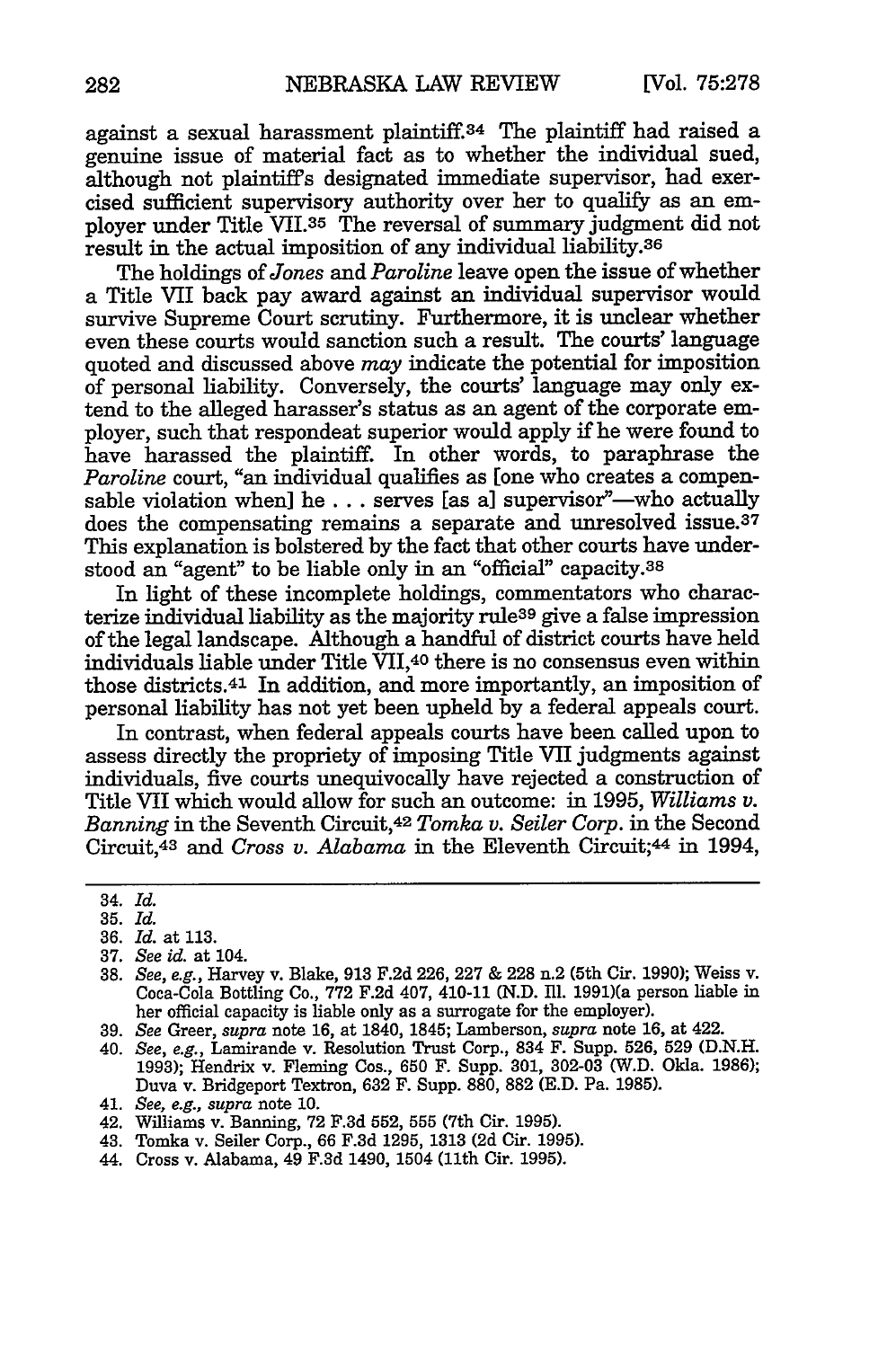*Grant v. Lone Star Co.* in the Fifth Circuit;45 and in **1993,** *Miller v. Maxwell's Int'l Inc.* in the Ninth Circuit.46 In the latter two cases, the Supreme Court refused the plaintiffs' request for review.<sup>47</sup> In *Grant*, the Fifth Circuit reversed a district court order directing an individual to pay the plaintiff back pay for his own harassment of her.48 The *Grant* court relied, in significant part, on the *Miller* court's reasoning.4 9 In *Miller,* the Ninth Circuit upheld a district court's refusal to allow the plaintiff to pursue a Title VII claim against the individual sexual harassers.5O

The *Miller* case involved a plaintiff who pursued both sex and age discrimination claims against six defendants in their individual capacities. The plaintiff accused various restaurant managers of the hostile environment variety of sexual harassment.51 The district court dis- missed plaintiffs complaint, *inter alia,* for failure to state a claim. The appellate court upheld the district court's ruling, agreeing that individual harassers have no personal liability under Title VII.52

In analyzing the issue of personal liability, the *Miller* court first reviewed its own precedent, *Padway v. Palches,53* in which it held that individual defendants cannot be held liable for back pay under Title VII. In *Padway,* an elementary school principal alleged sex discrimination in her reassignment and termination.54 She brought suit

- 45. Grant v. Lone Star Co., 21 F.3d 649 (5th Cir. 1994), *cert. denied,* 115 **S.** Ct. 574 (1994)(mem.).
- 46. Miller v. Maxwell's Intl Inc., **991** F.2d 583 (9th Cir. 1993), *cert. denied,* 114 S. Ct. 1049 (1994)(mem.).
- 47. Grant v. Lone Star Co., 21 F.3d 649 (5th Cir. 1994), *cert. denied,* **115 S.** Ct. 574 (1994)(mem.); Miller v. Maxwell's Int'l Inc., **991** F.2d 583 (9th Cir. 1993), *cert. denied,* 114 **S.** Ct. 1049 (1994)(mem).
- 48. Grant v. Lone Star Co., 21 F.3d 649, 653 (5th Cir. 1994), *cert. denied,* 115 **S.** Ct. 574 (1994)(mem.).
- 49. *Id.* at 652-53.
- 50. Miller v. Maxwell's Int'l Inc., **991** F.2d 583, 587-88 (9th Cir. 1993), *cert. denied,* 114 S. Ct. 1049 (1994)(mem.).
- **51.** 29 C.F.R. § 1604.11(a)(3)(1995).
- 52. Miller v. Maxwell's Int'l Inc., **991** F.2d 583, **587** (9th Cir. 1993), *cert. denied,* 114 S. Ct. 1049 (1994)(mem.).
- 53. 665 **F.2d** 965 (9th Cir. 1982).
- 54. *Id.* at 966. The plaintiff worked for a public school system, making her supervisors *public* employees. In deciding Padway, the Ninth Circuit relied on a similar case out of the Fifth Circuit, *Clanton v. Orleans Parish School Board,* 649 F.2d 1084 (5th Cir. 1981). In *Clanton,* seven black female school teachers alleged race and gender discrimination in the school board's maternity policy. *Id.* at 1086. The district court held that the board and the individual defendants were both liable for back pay. *Id.* However, the court of appeals held that only the board was liable for back pay because it "flou]nd no authority for holding public officials personally liable for back[ ]pay under Title VII." *Id.* at 1099. The Ninth Circuit's decision in *Miller* dealt with private rather than public employees, but the court did not distinguish its decision from *Padway* on this ground. Thus, the *Miller* Court implicitly extended the *Padway* decision to private employees when it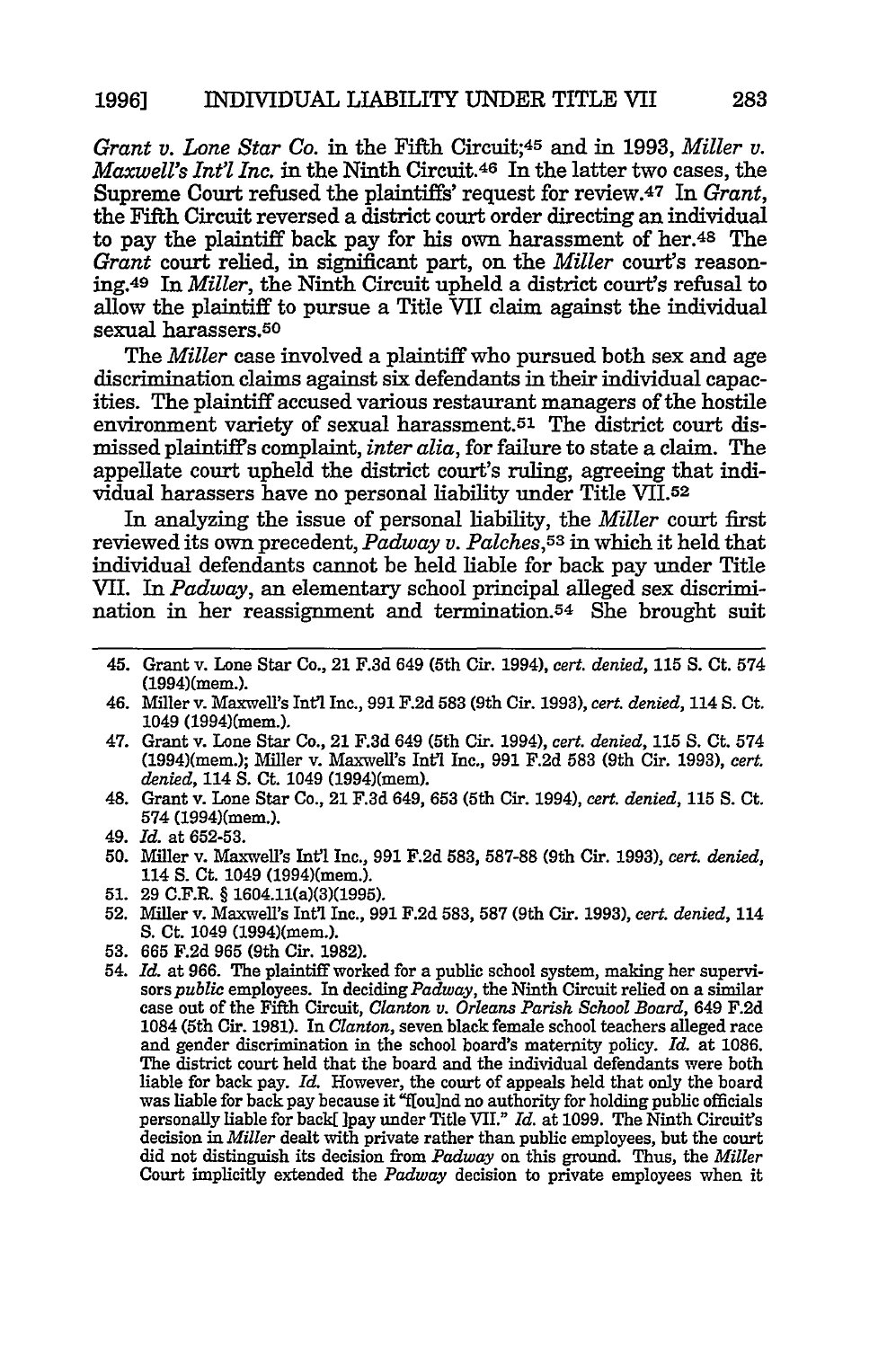against a variety of defendants, including the five members of the Board of Trustees, in both their individual and official capacities.55 The court eliminated any claim against the Board members in their individual capacities by summarily concluding that under Title VII "individual defendants cannot be held liable for back pay."56 The *Miller* court relied on its earlier decision in *Padway* but explained its reasoning in more detail.

The *Miller* court agreed with the district court's finding that Congress intended to impose Title VII liability only against an employer.57 Acknowledging that "some courts have reasoned that supervisory personnel and other agents of the employer are themselves employers for purposes of liability,"<sup>58</sup> the court nonetheless concluded that *Padway* <sup>"</sup>announced the better rule." The *Padway* court's holding was consistent with the district court's reasoning that the purpose of Title VII's agent provision was not to extend liability to individual agents, but rather to incorporate respondeat superior liability into the statute.59 The *Miller* court noted that "[t]his conclusion is buttressed by the fact that many of the courts that purportedly have found individual liability under the statute actually have held individuals liable only in their *official* capacities and not in their individual capacities."<sup>60</sup>

The Fifth Circuit in its 1994 *Grant* decision explicitly agreed with the *Miller* court's reasoning and conclusion when it struck down a back pay award against an individual.61 In *Grant,* a female employee alleged that she was sexually harassed in that she was subjected to a hostile work environment created by the conduct of male employees and supervisors. She sued her employer and her supervisors. At trial, all defendants except one supervisor, Mitchell Murray, were found not liable.62

stated, "this court's ruling in *Padway* that individual defendants cannot be held liable for damages under Title VII is good law." Miller v. Maxwell's Int'l Inc., **991** F.2d 583, **587** (9th Cir. 1993), *cert. denied,* 114 S. Ct. 1049 (1994)(mem.).

- 55. Padway v. Palches, **665** F.2d 965, 966 (9th Cir. 1982).
- 56. *Id.* at 968 (relying on Clanton v. Orleans Parish Sch. Bd., 649 F.2d 1084, 1099 (5th Cir. 1981)).
- **57.** Miller v. Maxwelrs Intl Inc., **991 F.2d 583, 587** (9th Cir. **1993),** *cert. denied,* 114 **S.** Ct. 1049 (1994)(mem.).
- **58.** *Id.*
- 59. *Id. Accord* Williams v. Banning, 72 F.3d 552,652 (7th Cir. 1995); Tomka v. Seller Corp., 66 F.3d 1295, **1316** (2d Cir. 1995); Cross v. Alabama, 49 F.3d 1490, 1504 (11th Cir. 1995).
- 60. *Id. See also* Weiss v. Coca-Cola Bottling Co., 772 F. Supp. 407, 411 (N.D. Ill. 1991).
- **61.** Grant v. Lone Star Co., 21 F.3d 649, 652-53 (5th Cir. 1994), *cert. denied,* **115 S.** Ct. 574 (1994)(mem.).
- 62. *Id.* at 650-51.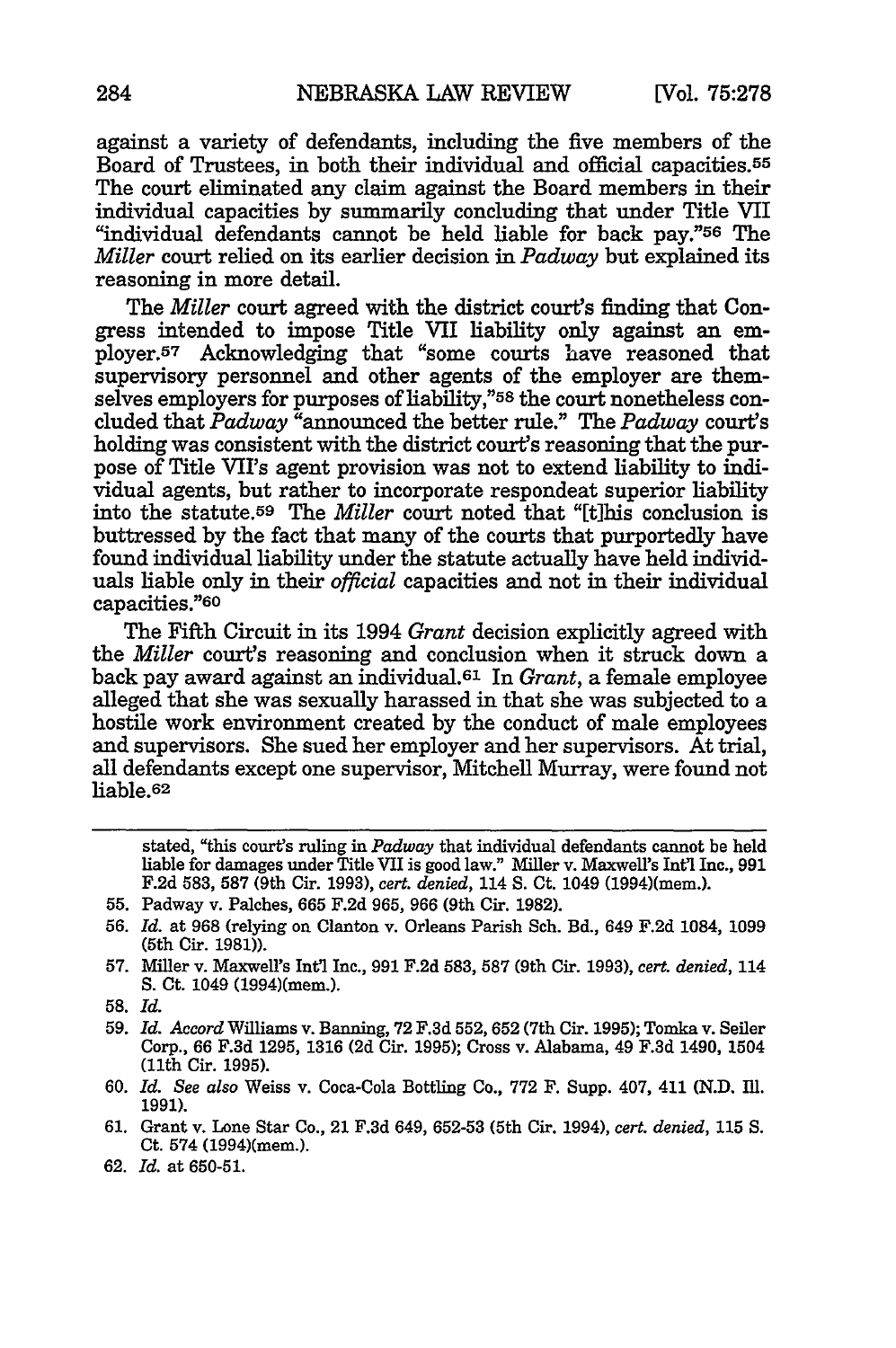Murray was held liable for sexual harassment "not as an employer, but personally because he participated directly and engaged in acts in addition to condoning and encouraging the acts of other workers that contributed to a hostile working environment."63 The district court ordered Murray to pay the plaintiff back pay. Murray appealed, contending that back pay awards under Title VII cannot be assessed against individuals.64 The *Grant* court agreed with Murray's contention. It adopted the *Miller* court's respondeat superior statutory construction<sup>65</sup> and extended its own *Clanton* precedent, which held individuals liable only in an official capacity,<sup>66</sup> to include private as well as public employees.<sup>67</sup>

Both the *Miller and Grant* courts justify the respondeat superior statutory construction with the fact that Congress limited Title VII liability to employers with fifteen or more employees. 68 Statutory construction of unclear language requires an assessment of congressional intent. By following this principle of statutory construction, both courts persuasively conclude that Congress could not have intended to impose personal liability because it would be inconceivable for Congress "to protect small entities"<sup>69</sup> and then to allow for the imposition of liability against individual employees, "the smallest of legal entities."70

The *Miller* and *Grant* courts correctly construe Title VII. A broader reading of the "employer" who must compensate a harassment victim goes too far. One must construe statutory language and its limitations objectively, without political bias. The language can

- 67. Grant v. Lone Star Co., 21 F.3d 649, **651-53** (5th Cir. 1994), *cert. denied,* 115 *S.* Ct. 574 (1994)(mem.). *Cf* Harvey v. Blake, 913 F.2d 226, 228 (5th Cir. 1990) (holding that a city official's liability for back pay was in her official capacity only).
- **68.** Miller v. Maxwell's Intl Inc., **991 F.2d 583, 587** (9th Cir. 1993), *cert. denied,* 114 S. Ct. 1049 (1994)(mem.); Grant v. Lone Star Co., 21 F.3d 649, **652** (5th Cir. 1994), *cert. denied,* 115 **S.** Ct. (1994)(mem.). *Accord* Williams v. Banning, 72 **F.3d 552, 553-54** (7th Cir. 1995); Tomka v. Seiler Corp., 66 F.3d 1295, 1314 (2d Cir. **1995).**

**70.** Grant v. Lone Star Co., 21 F.3d 649, **652** (5th Cir. 1994), *cert. denied,* **115** S. Ct. 574 (1994)(mem.). One commentator disputes the notion that Congress' intent was to spare small employers the expense of Title VII judgments, but his alternative explanation of the fifteen-employee minimum supports an intention to preclude all small entities, including individuals, from liability. Lamberson, *supra* note **16,** at 427 (finding a rationale for the fifteen-employee minimum in a sena- tor's statement that larger businesses generally have a more substantial effect on commerce and lack the intimacy associated with small businesses).

<sup>63.</sup> *Id.* at **651.**

<sup>64.</sup> *Id.*

**<sup>65.</sup>** *Id.* at 652.

<sup>66.</sup> Clanton v. Orleans Parish Sch. Bd., 649 F.2d 1084, 1099 (5th Cir. **1981).**

<sup>69.</sup> Miller v. Maxwell's Int'l Inc., 991 F.2d **583, 587** (9th Cir. 1993), *cert. denied,* 114 **S.** Ct. 1049 (1994)(mem.).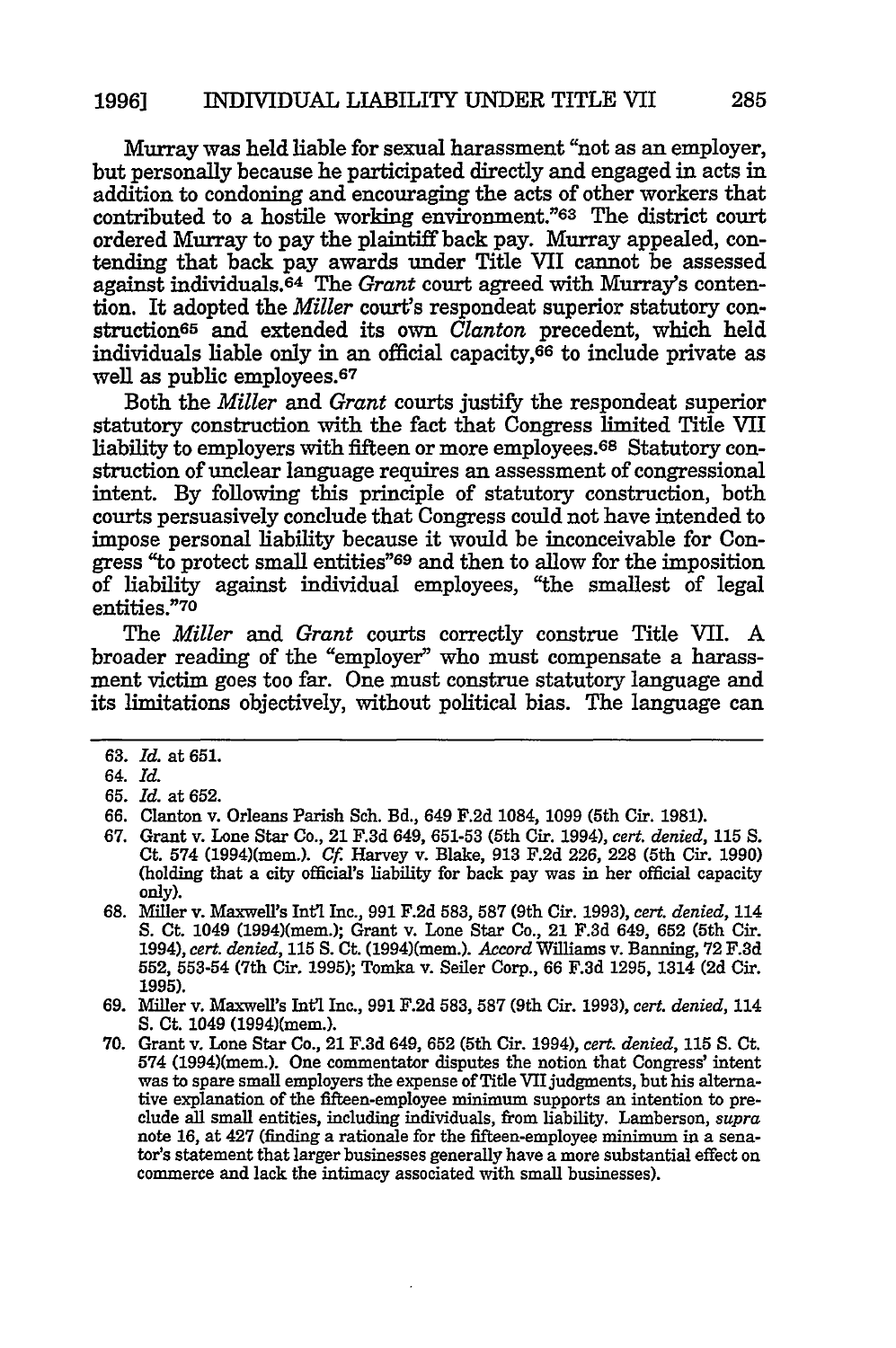only mean what Congress intended it to mean, not what one might like it to mean.

Those in favor of extending Title VII liability to individuals urge that punishing the actual perpetrators of discrimination is an effective tool in eradicating workplace discrimination.71 They assume that since Congress intended Title VII to create a "national policy of nondiscrimination,"72 it must have intended to impose individual liability on those who discriminate in the workplace.73 This is an unsubstantiated, albeit tempting, leap of faith.

Congress did not intend Title VII as a legitimization of every measure that might help to eliminate workplace discrimination. This greatly overstates Title VII's basic goal. The basic goal was to create corporate accountability for the egregious workplace discrimination that existed in 1964.74

In fact, an examination of the congressional debate surrounding the adoption of Title VII indicates an intent for a commonsense definition of "employer" and a goal focused entirely on creating a remedy against businesses. These assertions are supported by the fact that no detailed debate occurred regarding the statutory language defining "employer." In addition, the primary concerns that *were* expressed in the congressional debate were broad and generally related to whether the legislation should be enacted at *all* due to the potential financial impact on *businesses.* To the extent that the range of coverage was discussed, it was to reassure worried senators that the statute's language did not extend *too far.75*

Title VII, as popularly understood, sought to hold corporate America responsible for both institutional and individual acts of workplace discrimination. This was all Title VII sought to accomplish, albeit it was a sweeping piece of legislation for its time. In fact, as both the *Grant* and *Miller* courts point out, if Congress wanted to impose personal liability on individual managers, it could easily have done so, especially since it amended Title VII in 1991 precisely for the purpose of clarifying its intentions and ensuring that these were met.76 In-

**<sup>71.</sup>** *See* Greer, *supra* note **16,** at 1836-38; Lamberson, *supra* note **16,** at 426-28.

<sup>72.</sup> *See* 110 Cong. Rec. 13,169 (1964).

<sup>73.</sup> *See* Greer, *supra* note **16,** at 1836-38; Lamberson, *supra* note **16,** at 426-28.

<sup>74.</sup> Workplace discrimination based on race was so widespread and acceptable that discrimination based on gender was not meant to be included in the statute. Its eventual inclusion was the result of a last-minute effort to prevent the bill's passage.

<sup>75.</sup> *See* 110 Cong. Rec. 6831-34,6997 (1964). *See also* Tomka v. Seiler Corp., 66 F.3d 1295 (2d Cir. 1995).

**<sup>76.</sup>** Williams v. Banning, **72 F.3d 552, 553-54** (7th Cir. **1995);** Grant v. Lone Star Co., 21 F.3d 649, 652-53 (5th Cir. 1994), *cert. denied,* **115** S. Ct. 574 (1994)(mem.); Miller v. Maxwell's Int'l Inc., **991** F.2d 583, 587-88 n.2 (9th Cir. 1993), *cert. denied,* 114 S. Ct. 1049 (1994)(mem.). *See also* Greer, *supra* note **16,** at 1837.